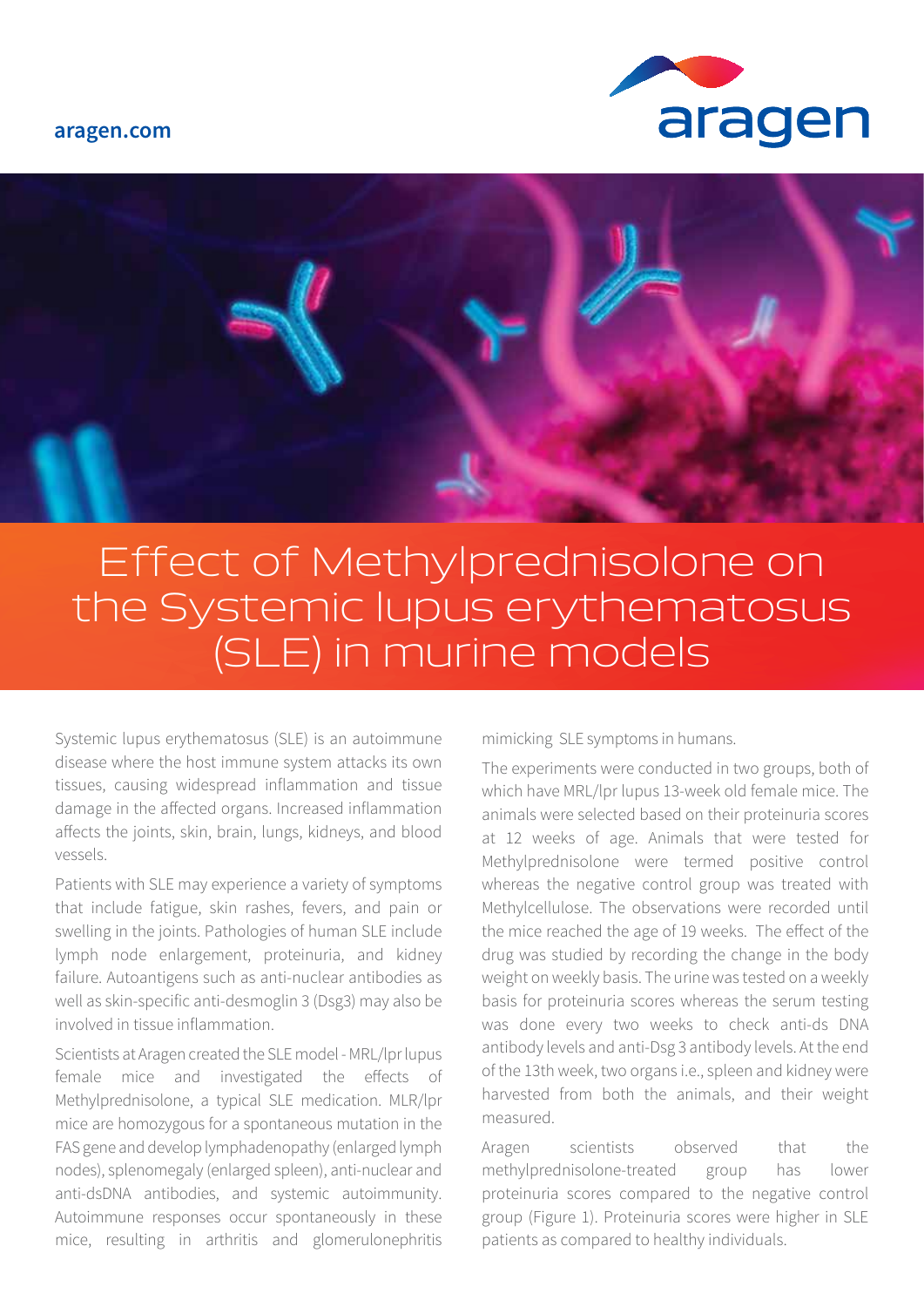

Figure 1: Effect of methylprednisolone and methylcellulose (Vehicle control) on the proteinuria scores of MRL/lpr lupus female mice.

Serum analysis of both the treatment groups shows that the positive control group has lower concentrations of both anti-ds DNA antibody (Figure 2) and anti-Dsg 3 antibody (Figure 3) levels.



Figure 2: Effect of methylprednisolone and methylcellulose (Vehicle control) on the Anti-dsDNA antibody levels in MRL/lpr lupus female mice